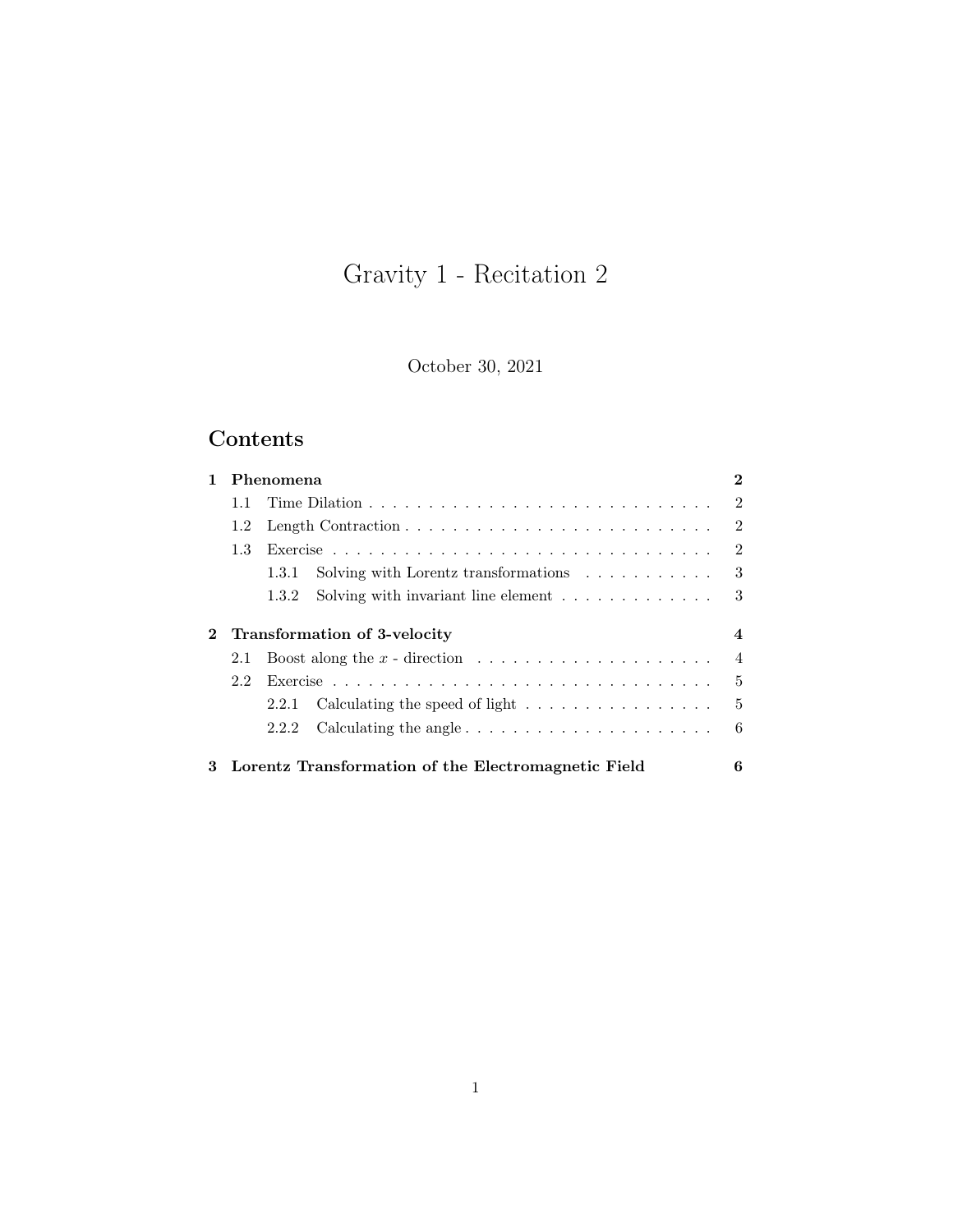### <span id="page-1-0"></span>1 Phenomena

#### <span id="page-1-1"></span>1.1 Time Dilation

An observer at rest is located at some fixed position  $x_0$ , therefore  $\Delta x = 0$ . He measures some time interval  $\Delta t$ . Another observer  $x^{\mu'}$  is traveling at constant speed v along the x - direction. What time interval  $\Delta t'$  would he measure?

Make a Lorentz transformation for the time component

$$
c\Delta t' = \gamma \left( c\Delta t - \beta \Delta x \right) \tag{1}
$$

Therefore

☛

 $\searrow$ 

# $\Delta t' = \gamma \Delta t \ge \Delta t$  (2)

Time dilation

The clock of the moving observer ticks at a slower rate.  $\Lambda^{0'}_{0} = \cosh \phi = \gamma \geq 1$ is called the Lorentz factor.

#### <span id="page-1-2"></span>1.2 Length Contraction

An inertial observer in frame  $x^{\mu}$  measures a length of  $\Delta x = L$ . Another observer  $x^{\mu'}$  is traveling at constant speed v along the x - direction. In his frame he measures simultaneously  $(\Delta t' = 0)$  some length  $\Delta x'$ . Find  $\Delta x'$ .

Make an inverse Lorentz transformation for the  $x$  component

$$
\Delta x = \gamma \left( \Delta x' + \beta \Delta t' \right) \tag{3}
$$

Therefore

 $\sqrt{2}$ 

✍

$$
\Delta x' = \frac{L}{\gamma} \le L \tag{4}
$$

Length contraction

#### <span id="page-1-3"></span>1.3 Exercise

An inertial observer in frame  $x^{\mu}$  measures simultaneously  $(\Delta t = 0s)$  a length of  $\Delta x = 3m$ . Another observer  $x^{\mu'}$  is traveling at constant speed v along the positive  $x$  - direction. In his frame he measures between the same two events the time interval  $\Delta t' = 10^{-8} s$ . The speed of light is  $c = 3 \cdot 10^8 \frac{m}{s}$ .

Find  $\Delta x'$  in two ways: 1. using Lorentz transformations. 2. Using the invariant line element.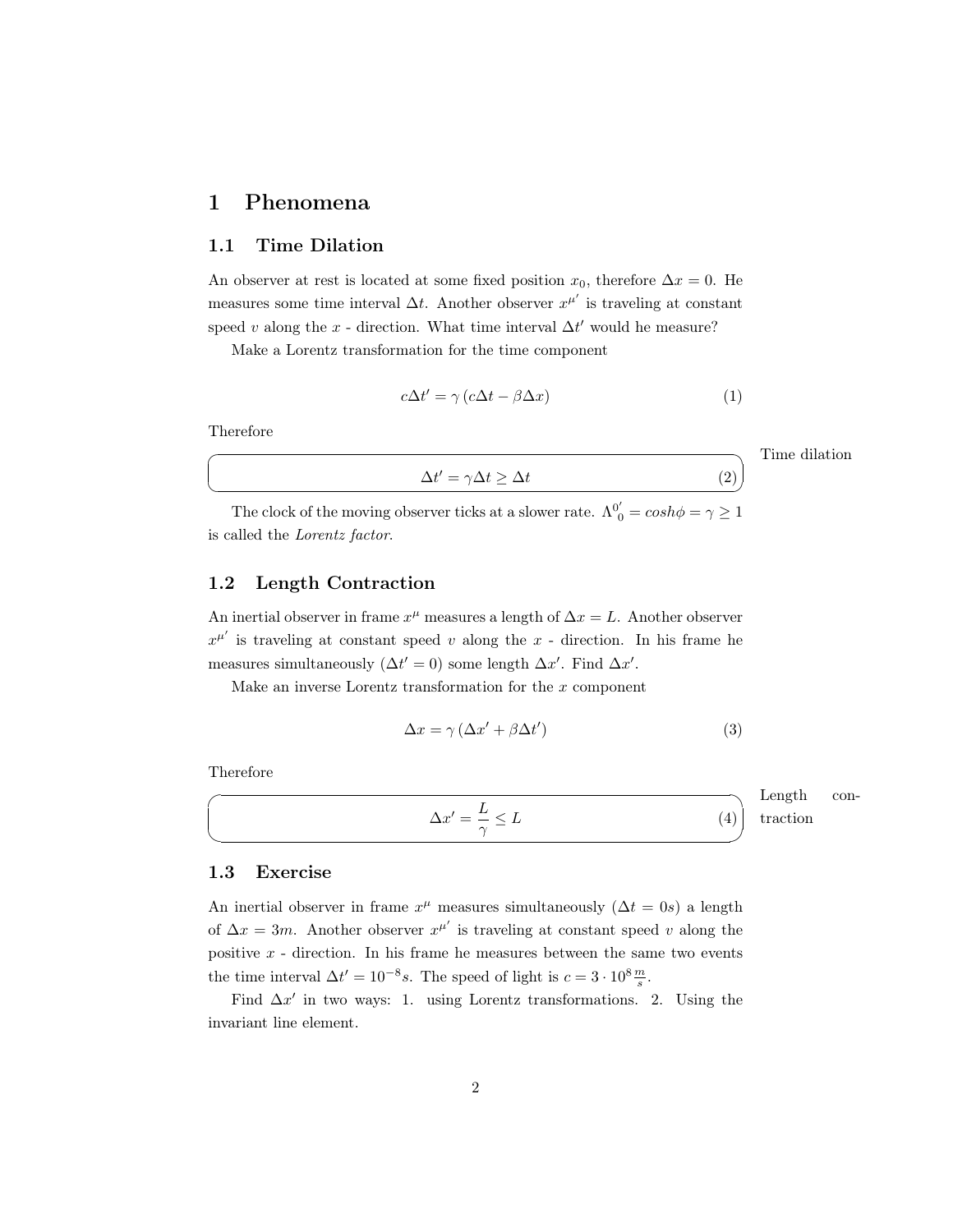#### <span id="page-2-0"></span>1.3.1 Solving with Lorentz transformations

We solve in two steps. First step: find  $\gamma$  by transforming the t component. Second step: find  $\Delta x'$  by transforming the x component.

Find  $\gamma$ 

$$
c\Delta t' = \gamma (c\Delta t - \beta \Delta x) \tag{5}
$$

plug in the data

$$
1 = -\gamma \beta \tag{6}
$$

$$
1 = \gamma^2 \beta^2 = \frac{\beta^2}{1 - \beta^2}
$$
 (7)

$$
\beta^2 = \frac{1}{2} \tag{8}
$$

$$
\gamma = \frac{1}{\sqrt{1 - \beta^2}} = \frac{1}{\sqrt{1 - \frac{1}{2}}} = \sqrt{2}
$$
\n(9)

Find  $\Delta x'$ 

$$
\Delta x' = \gamma \left(\Delta x - \beta \Delta t\right) \tag{10}
$$

$$
\Delta x' = \gamma \Delta x = 3\sqrt{2} = \sqrt{18} [m] \tag{11}
$$

#### <span id="page-2-1"></span>1.3.2 Solving with invariant line element

We solve in two steps. First step: Compute  $(\Delta s)^2$ . Second step: Find  $\Delta x'$  by demanding  $(\Delta s')^2 = (\Delta s)^2$ .

$$
(\Delta s)^{2} = - (c\Delta t)^{2} + (\Delta x)^{2} = 9 [m^{2}]
$$
 (12)

$$
(\Delta s)^{2} = (\Delta s')^{2} = -(c\Delta t')^{2} + (\Delta x')^{2}
$$
\n(13)

$$
(\Delta x')^{2} = (\Delta s)^{2} + (c\Delta t')^{2} = 9 + 3^{2} = 18 [m^{2}]
$$
\n(14)

$$
\Delta x' = \sqrt{18} \, [m] \tag{15}
$$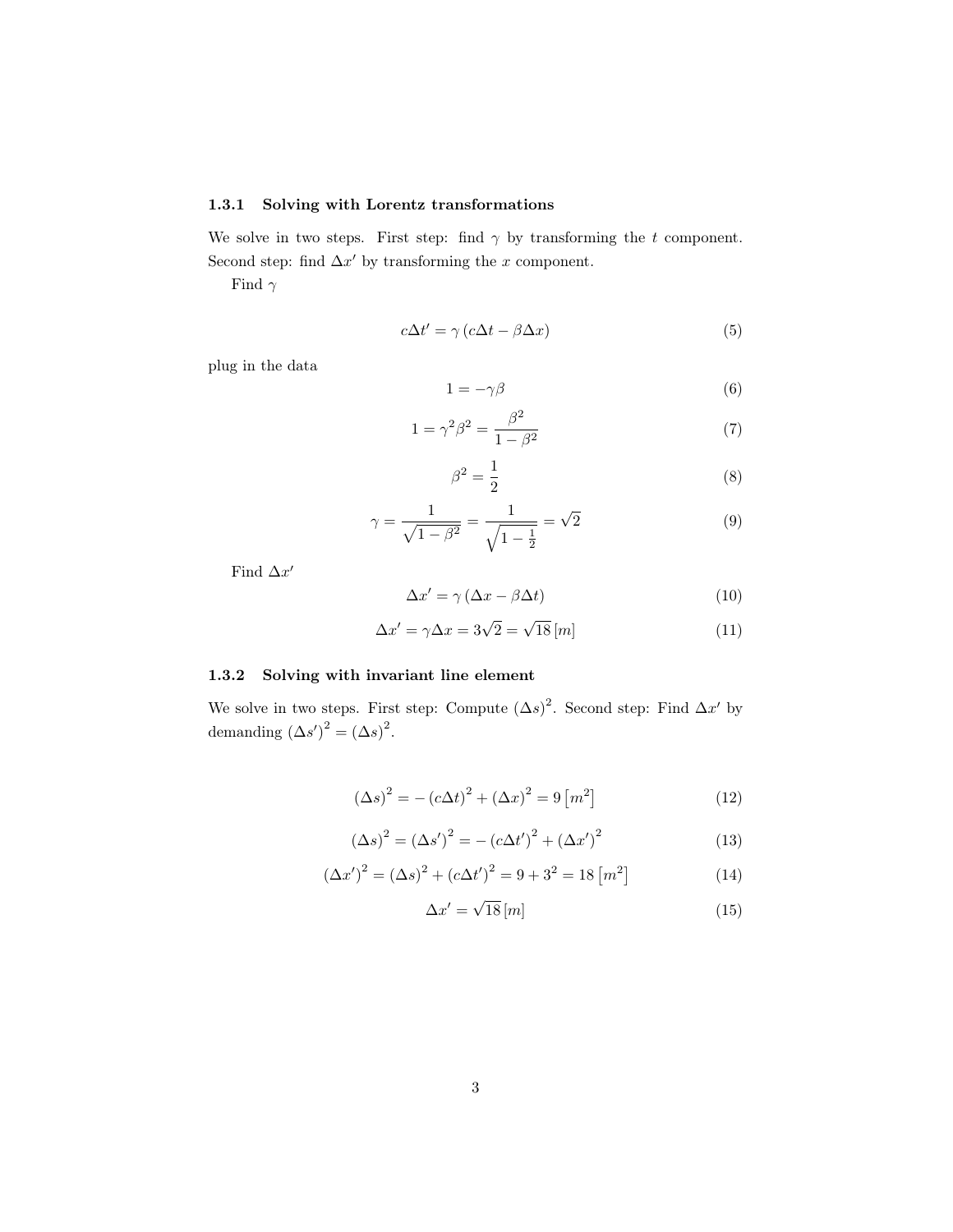### <span id="page-3-0"></span>2 Transformation of 3-velocity

#### <span id="page-3-1"></span>2.1 Boost along the  $x$  - direction

In an inertial frame  $x^{\mu}$  a particle is moving with a 3-velocity  $u^{i} = (u^{1}, u^{2}, u^{3})$ (Cartesian coordinates). Another inertial frame  $x^{\mu'}$  is moving with relative constant velocity  $v$  along the positive  $x$  - direction. Let us find the 3-velocity  $u^{i'}$  in the second inertial frame.

The 3-velocities in the  $x^{\mu}$  frame are

$$
u^i = \frac{dx^i}{dt} \tag{16}
$$

and the 3-velocities in the  $x^{\mu'}$  frame are

$$
u^{i'} = \frac{dx^{i'}}{dt'}
$$
\n<sup>(17)</sup>

Notice that the transformed velocity is influenced both by the space coordinate transformation and the time coordinate transformation.

The transformation of the velocity in the direction of the moving frame is

$$
u^{1'} = \frac{dx'}{dt'} = \frac{\gamma (dx - \beta c dt)}{\gamma (dt - \frac{\beta}{c} dx)} = \frac{\frac{dx}{dt} - \beta c}{1 - \frac{\beta}{c} \frac{dx}{dt}} = \frac{u^1 - v}{1 - \frac{u^1 v}{c^2}}
$$
(18)

The transformation of a velocity perpendicular to the moving frame is (for example  $i = 2$ . It is the same for  $i = 3$ )

<span id="page-3-3"></span><span id="page-3-2"></span>
$$
u^{2'} = \frac{dy'}{dt'} = \frac{dy}{\gamma \left(dt - \frac{\beta}{c}dx\right)} = \frac{\frac{dy}{dt}}{\gamma \left(1 - \frac{\beta}{c}\frac{dx}{dt}\right)} = \frac{u^2}{\gamma \left(1 - \frac{u^1 v}{c^2}\right)}\tag{19}
$$

The formulae are

$$
u^{1'} = \frac{u^{1} - v}{1 - \frac{u^{1}v}{c^{2}}}
$$
\n
$$
u^{2'} = \frac{u^{2}}{\gamma \left(1 - \frac{u^{1}v}{c^{2}}\right)}
$$
\n
$$
u^{3'} = \frac{u^{3}}{\gamma \left(1 - \frac{u^{1}v}{c^{2}}\right)}
$$
\n(21)\n
$$
u^{3'} = \frac{u^{3}}{\gamma \left(1 - \frac{u^{1}v}{c^{2}}\right)}
$$
\n(22)

✩ 3-velocity ansformation Boost along direction

<span id="page-3-4"></span>Lets look at two special cases.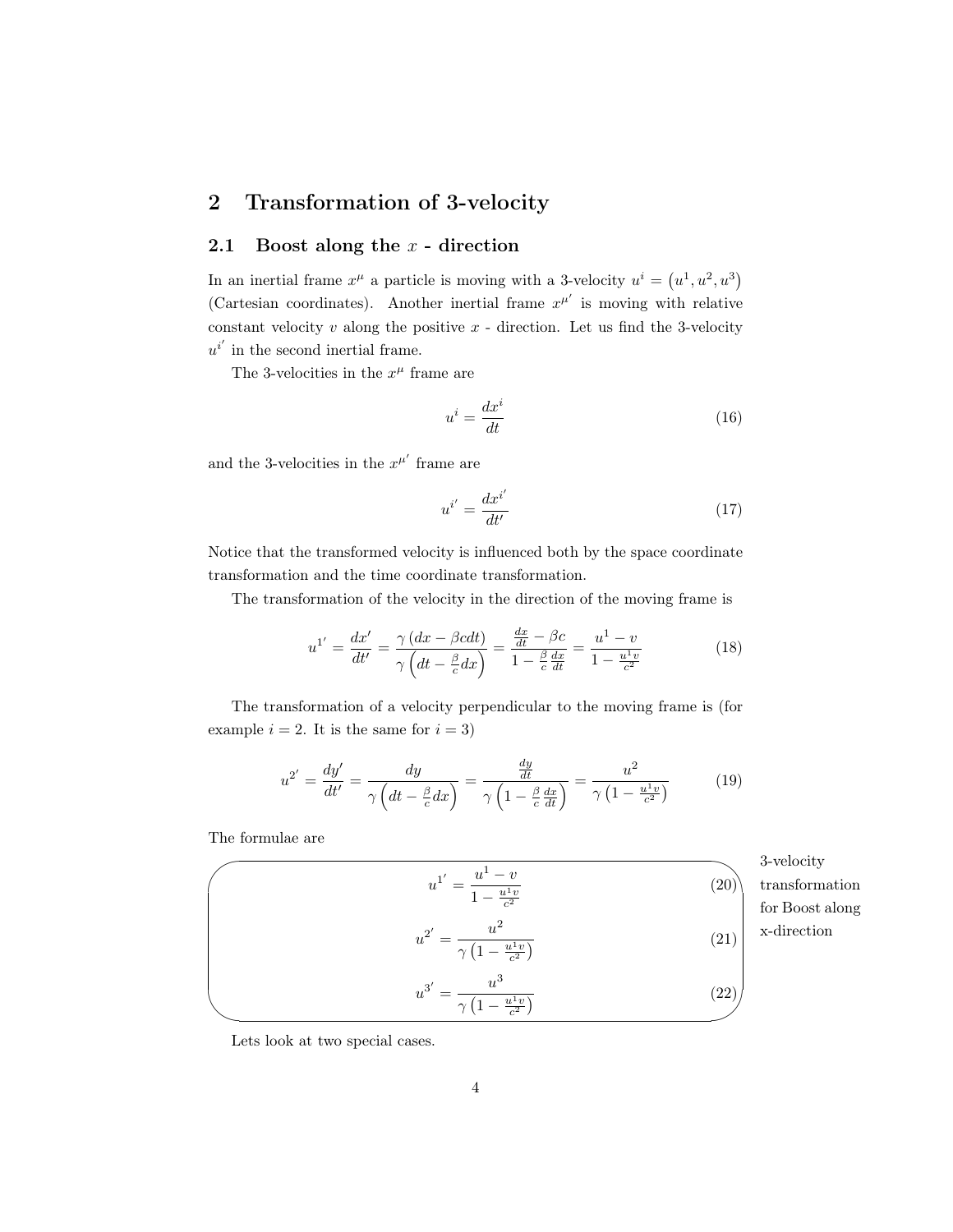First case - a light moving in the x - direction, so  $u^i = (c, 0, 0)$ . Plug into  $(20)(21)(22)$  $(20)(21)(22)$  $(20)(21)(22)$  we find

$$
u^{1'} = \frac{c - v}{1 - \frac{cv}{c^2}} = \frac{c(c - v)}{c - v} = c \tag{23}
$$

and  $u^{2'} = u^{3'} = 0$ . In the moving frame the light has the same speed and same direction.

Second case - a light moving in the y - direction, so  $u^i = (0, c, 0)$ . Plug into  $(20)(21)(22)$  $(20)(21)(22)$  $(20)(21)(22)$  we find

<span id="page-4-2"></span>
$$
u^{1'} = -v \tag{24}
$$

<span id="page-4-3"></span>
$$
u^{2'} = \frac{c}{\gamma} \tag{25}
$$

and  $u^{3'} = 0$ . [\(24\)](#page-4-2) is like a Galilean transformation. The light has no velocity in the  $x$  direction in the original frame. In the frame moving with velocity  $v$  in the  $x$  direction it has velocity  $v$  in this opposite direction. A Galilean transformation would yield  $u^{2'} = c$ , yet [\(25\)](#page-4-3) corrects this. The velocity in the  $y$  direction is reduced by the Lorentz factor, such that the **total speed** of light would not change.

$$
|\mathbf{u'}|^2 = (u^{1'})^2 + (u^{2'})^2 + (u^{3'})^2 = v^2 + \frac{c^2}{\gamma^2}
$$
  
=  $c^2 \left( \left(\frac{v}{c}\right)^2 + \gamma^{-2} \right) = c^2 \left( \beta^2 + 1 - \beta^2 \right) = c^2$  (26)

#### <span id="page-4-0"></span>2.2 Exercise

In a lab rest frame, a light ray is traveling in the  $xy$  plane in a direction of angle θ, counter clock-wise with respect to the x axis. An observer  $x^{\mu'}$  is traveling at constant speed  $v$  along the positive  $x$  - direction.

- 1. Show that in the observer's frame the light ray has velocity c.
- 2. What is the angle  $\theta'$  between the light ray and the x' axis?

#### <span id="page-4-1"></span>2.2.1 Calculating the speed of light

Let us use units with  $c = 1$ .

The velocity in the lab frame is

$$
u^i = (cos\theta, sin\theta, 0) \tag{27}
$$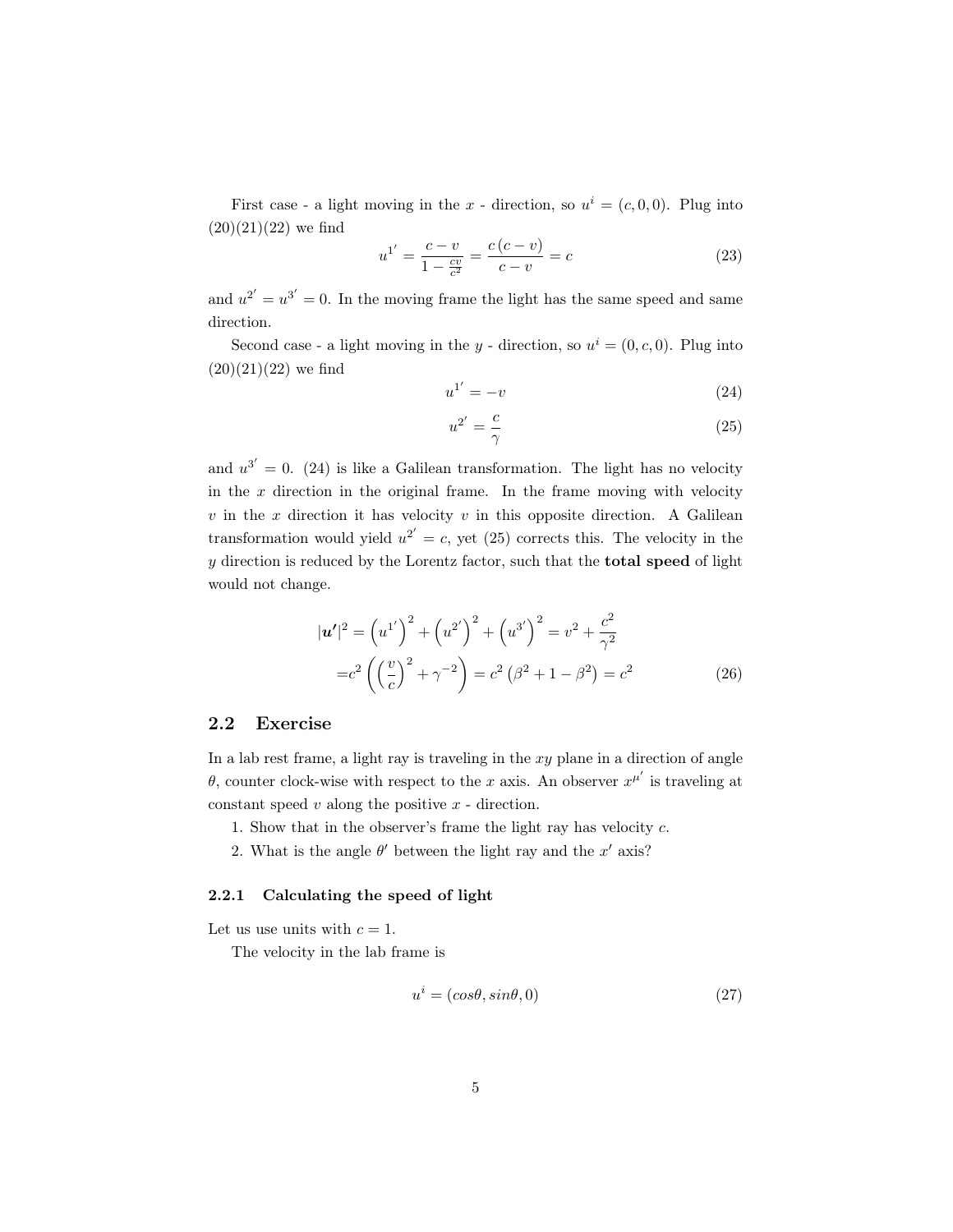By  $(20)(21)(22)$  $(20)(21)(22)$  $(20)(21)(22)$ , the velocity in the observer's frame is

$$
u^{i'} = \left(\frac{\cos\theta - v}{1 - v\cos\theta}, \frac{\sin\theta}{\gamma(1 - v\cos\theta)}, 0\right)
$$
 (28)

$$
|\mathbf{u'}|^2 = (u^{1'})^2 + (u^{2'})^2 + (u^{3'})^2 = \left(\frac{\cos\theta - v}{1 - v\cos\theta}\right)^2 + \left(\frac{\sin\theta}{\gamma(1 - v\cos\theta)}\right)^2
$$
  
=  $\frac{1}{(1 - v\cos\theta)^2} (\cos^2\theta - 2v\cos\theta + v^2 + (1 - v^2)\sin^2\theta)$   
=  $\frac{1}{(1 - v\cos\theta)^2} (\cos^2\theta + \sin^2\theta - 2v\cos\theta + v^2(1 - \sin^2\theta))$   
=  $\frac{1}{(1 - v\cos\theta)^2} (1 - 2v\cos\theta + v^2\cos^2\theta) = \frac{(1 - v\cos\theta)^2}{(1 - v\cos\theta)^2} = 1 = c^2$  (29)

#### <span id="page-5-0"></span>2.2.2 Calculating the angle

$$
tan\theta' = \frac{u^{2'}}{u^{1'}} = \frac{sin\theta}{\gamma (cos\theta - v)} = \frac{\sqrt{1 - v^2}sin\theta}{cos\theta - v}
$$
(30)

## <span id="page-5-1"></span>3 Lorentz Transformation of the Electromagnetic Field

The electromagnetic field tensor  $F^{\mu\nu}$ , also called the field strength tensor of the electromagnetic field, in an inertial frame is

$$
F^{\mu\nu} = \begin{pmatrix} 0 & E_x & E_y & E_z \\ -E_x & 0 & B_z & -B_y \\ -E_y & -B_z & 0 & B_x \\ -E_z & B_y & -B_x & 0 \end{pmatrix}
$$
(31)

It is an antisymmetric tensor

$$
F^{\mu\nu} = -F^{\nu\mu} \tag{32}
$$

What is the electric field  $E^{i'}$  in another inertial frame, moving with relative velocity  $v$  along the  $x$  axis?

To find out, we transform the tensor  $F^{\mu\nu}$  and look at the desired components.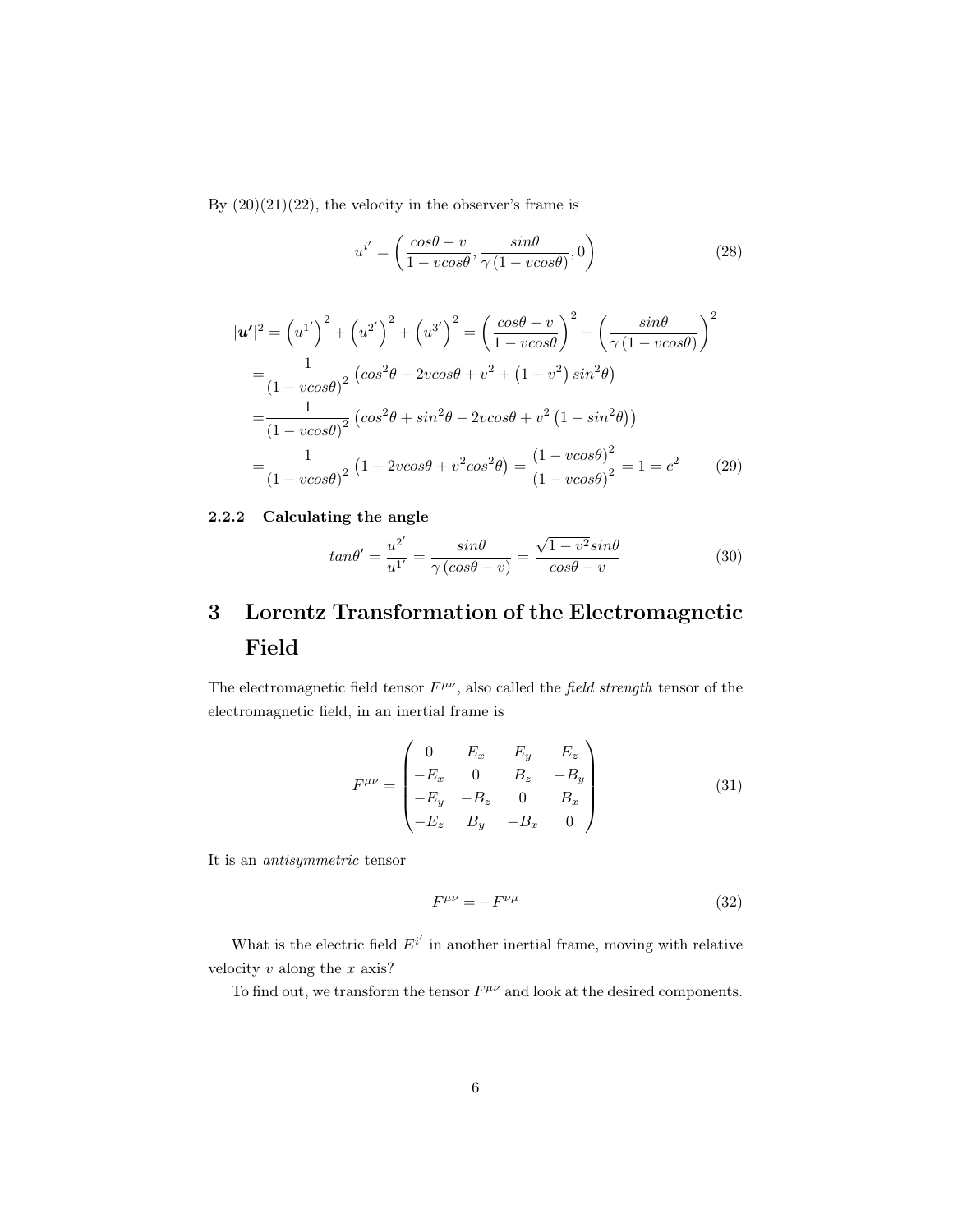A  $\sqrt{2}$ 0  $\setminus$ -tensor transformation rule is

$$
F^{\mu'\nu'} = \Lambda^{\mu'}_{\ \rho} \Lambda^{\nu'}_{\ \sigma} F^{\rho\sigma} \tag{33}
$$

where

$$
\Lambda^{\mu'}_{\ \nu} = \begin{pmatrix} \gamma & -\gamma v & 0 & 0 \\ -\gamma v & \gamma & 0 & 0 \\ 0 & 0 & 1 & 0 \\ 0 & 0 & 0 & 1 \end{pmatrix}
$$
 (34)

We work with units  $c = 1$ , so  $\beta = v$ . When making index calculation we notice which components vanish, so not to write the whole sum explicitly.

The component parallel to  $v$  transforms

$$
E'_{x} = F^{0'1'} = \Lambda^{0'}_{\rho} \Lambda^{1'}_{\sigma} F^{\rho \sigma}
$$
  
=\Lambda^{0'}\_{0} \Lambda^{1'}\_{1} F^{01} + \Lambda^{0'}\_{1} \Lambda^{1'}\_{0} F^{10}  
=\gamma^{2} E\_{x} + \gamma^{2} v^{2} (-E\_{x}) = E\_{x} \gamma^{2} (1 - v^{2}) = E\_{x}(35)

The  $y$  - component transforms

$$
E'_y = F^{0'2'} = \Lambda^0_{\rho} \Lambda^2_{\sigma} F^{\rho \sigma}
$$
  
\n
$$
= \Lambda^0_{0} \Lambda^2_{2} F^{02} + \Lambda^0_{1} \Lambda^2_{2} F^{12}
$$
  
\n
$$
= \gamma E_y - \gamma v B_z = \gamma (E_y + v_z B_x - v_x B_z)
$$
  
\n
$$
= \gamma (E + v \times B)_y
$$
\n(36)

The  $z$  - component transforms

$$
E'_{z} = F^{0'3'} = \Lambda^{0'}_{\rho} \Lambda^{3'}_{\sigma} F^{\rho \sigma}
$$
  
\n
$$
= \Lambda^{0'}_{0} \Lambda^{3'}_{3} F^{03} + \Lambda^{0'}_{1} \Lambda^{3'}_{3} F^{13}
$$
  
\n
$$
= \gamma E_{z} - \gamma v (-B_{y}) = \gamma (E_{z} + v_{x} B_{y} - v_{y} B_{x})
$$
  
\n
$$
= \gamma (E + v \times B)_{z}
$$
\n(37)

where we used the fact that

$$
v^i = \begin{pmatrix} v_x \\ v_y \\ v_z \end{pmatrix} = \begin{pmatrix} v \\ 0 \\ 0 \end{pmatrix}
$$
 (38)